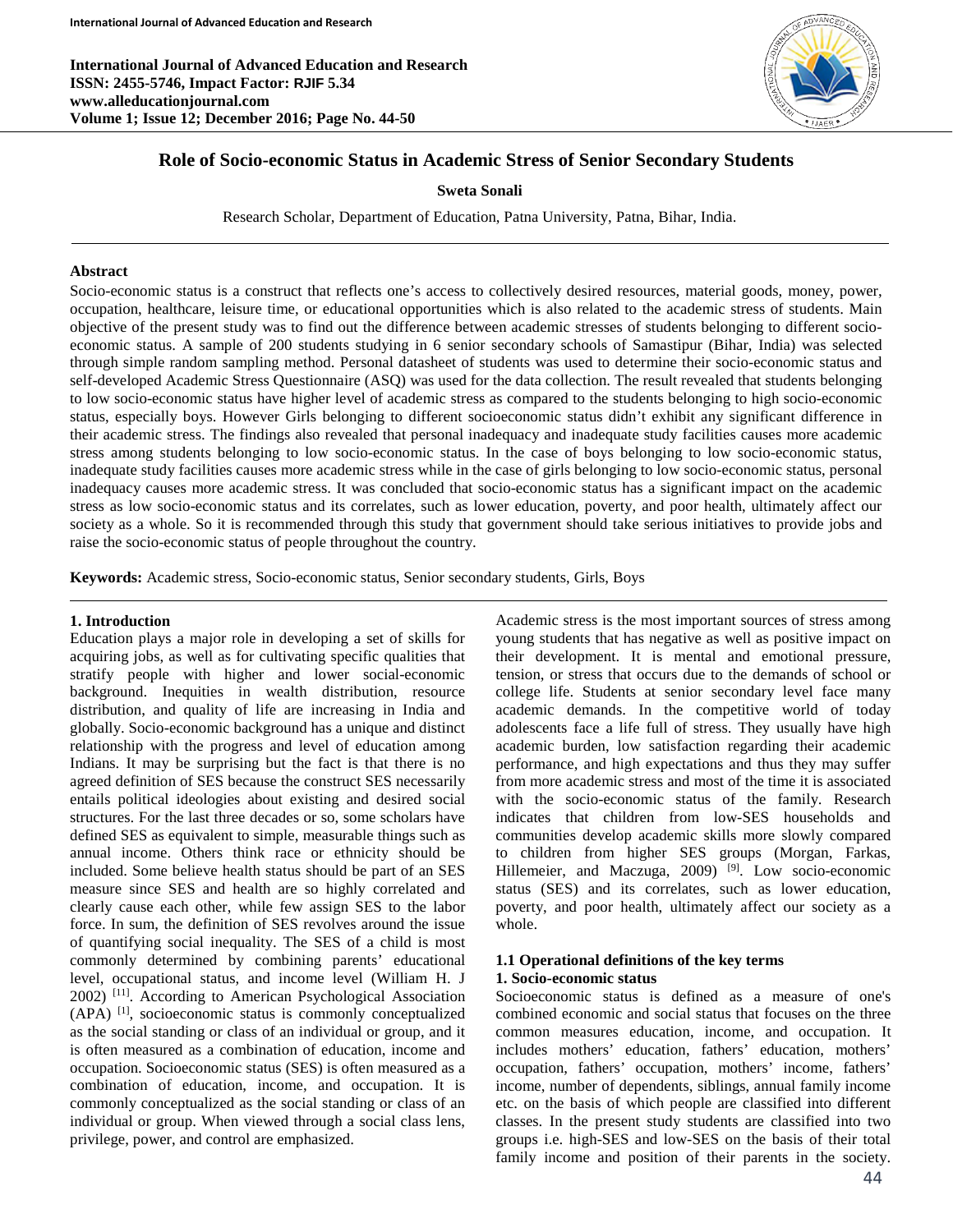### **2. Academic stress**

Academic stress is defined as the anxiety and stress that comes from schooling and education which impose extra academic workload upon students beyond their capacities and capabilities like- over expectation of parents, teacher, inadequate study facilities at school or home, wrong teaching method, lack of supportive environment etc.



### **3. Literature review**

Baharudin and Luster (1998)  $[2]$  conducted a study on "Factors Related to the Quality of the Home Environment and Children's Achievement" using data from the National Longitudinal Survey of Youth (NLSY), the study focused on 898 mothers and their 6 to 8 year-old children. Mothers with higher family incomes, fewer children, and higher marital quality provided more supportive home environments. In addition, age and gender of the children were significantly related to the quality of the children's home environments. Additional analyses indicated that the quality of the home environment that mothers of both ethnic groups provided was related to their children's achievement. Seyfried, S. F. (1998)<sup>[10]</sup> conducted a study on "Academic achievement of African American preadolescents: The influence of teacher perception" and found that low SES students have been found to score about ten percent lower on the National Assessment of Educational Programs than higher SES students. Two indirect effects on grade point average were found. The first indirect effect was negative: gender predicted academic ability, which predicted teacher perceptions of social skills, which predicted grade point average. The second indirect effect was positive and it was from ability to teacher perceptions to grade point average.

Battle and Lewis  $(2002)$  [4] conducted a study on "The Increasing Significance of Class: The Relative Effects of Race and Socioeconomic Status on Academic Achievement" and found that lower SES children have slower and lower academic achievement as compared to those students who belong to higher SES families.

Eamon  $(2005)$  <sup>[5]</sup> conducted a study on "Socialdemographic, school, neighborhood and parenting influences on academic achievement of Lalino young adolescents" and showed that low SES prevents access to resources and leads to additional stress and conflicts at home that affects student's academic achievements. Barry (2006) supported the findings of Eamon's study and reported that SES had greater impact on student's test scores.

Barry, J.  $(2006)$  <sup>[3]</sup> conducted a study on "The effect of socio-economic status on academic achievement" and found that socioeconomic status had the greatest impact on test scores in relation to the other variables of his study.

Finkelstein et.al  $(2007)$  <sup>[6]</sup> conducted a study on

"Socioeconomic Differences in Adolescent Stress: The Role of Psychological Resources" and found that adolescents from families with lower parent education are less optimistic than teens from more educated families. This pessimism may be a mechanism through which lower SES increases stress in adolescence.

Khan et.al  $(2013)$ <sup>[8]</sup> aimed "To Study the Relationship of Academic stress and Socio-economic status among ix Standard Students of Raipur city." and found that there is positive but low relationship between Academic Stress and SES of English and Hindi medium students. The difference in the level of Academic Stress of English and Hindi medium students is found to be insignificant whereas the difference in level of Academic Stress of Boys and Girls of both English and Hindi medium schools is found to be significant.

Khaliq et.al (2016) [7] conducted a study on "Socioeconomic Status and Students' Achievement Score at Secondary Level: A Correlational Study". A sample of 320 male students for this study was taken through multistage cluster random sampling technique from the public secondary schools of the district Faisalabad. The result revealed that there is a moderate positive relationship found between parental income and students' achievement score, parental educational level and students' achievement score, and parental occupation and students' achievement score.

### **1.2 Significance of the study**

The socio-economic status (SES) of family is generally related to academic stress that results in good or bad educational outcome as the available resources are associated with it. Children's initial reading competence is correlated with the home literacy environment, number of books owned, and parent distress. Parents from low-SES communities may be unable to afford resources such as books, computers, or tutors to create this positive literacy environment as a result students become stressed due to inadequate study facilities. Socioeconomic status is found to be one of the important variables in educational researches and many researches has conducted on this variable but very few researches has conducted on academic stress associated with socio-economic status, so there is a need of such a study. The findings of present study are very important in determining that whether any significant difference exists between the academic stress of students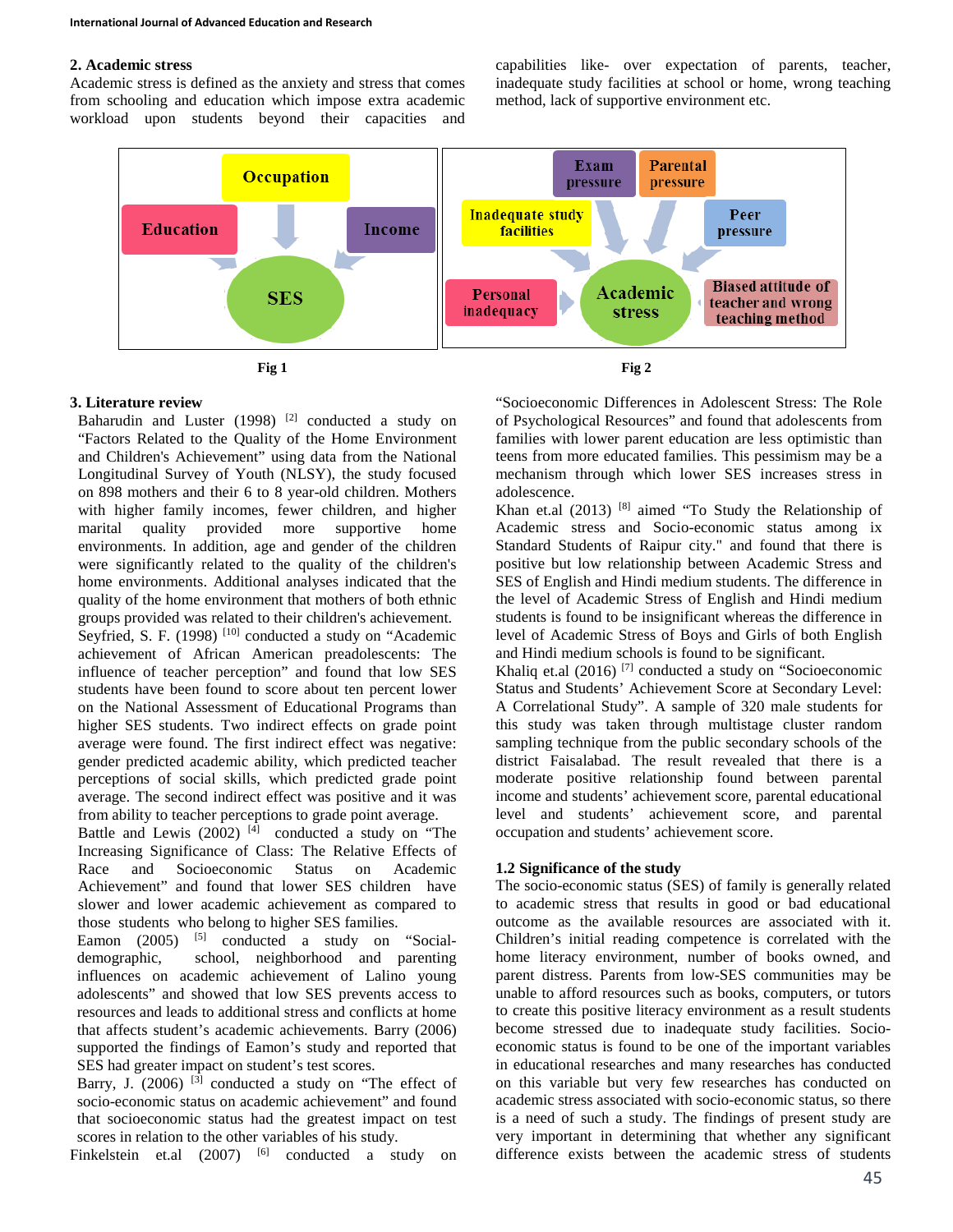belonging to high SES and low SES. The finding will also helpful in exploring that is there any significant impact of socio-economic stress on academic stress of students or not.

### **2. Objective**

- 1. To find out the difference in the academic stress of students belonging to different socio-economic status.
- 2. To find out the difference in the academic stress of boys belonging to different socio-economic status.
- 3. To find out the difference in the academic stress of girls belonging to different socio-economic status.

### **2.1 Hypothesis**

- 1. There is no significant difference exists between the academic stresses of students belonging to different socioeconomic status.
- 2. There is no significant difference exists between the academic stresses of boys belonging to different socioeconomic status.
- 3. There is no significant difference exists between the academic stresses of girls belonging to different socioeconomic status.

### **2.2 Delimitations of the Study**

The current study was delimited to-

- 1. 200 11<sup>th</sup> and 12<sup>th</sup> class students (boys= 100 and girls= 100) studying in 6 private senior secondary schools affiliated to Central Board of Secondary Education, New Delhi of Samastipur (Bihar, India).
- 2. Self-developed Academic Stress Questionnaire (ASQ).
- 3. Students' personal datasheet containing informations like parental monthly income, educational level and occupation etc.

#### **3. Methodology**

As the investigation was descriptive hence survey method was followed for the present study. Participants were selected through simple random sampling method from 6 different private senior secondary schools of Samastipur.

### **3.1 Participants**

The present study involved 200 senior secondary school students (boys= 100 and girls=100) belonging to different socio-economic status. Sample was selected by simple random sampling method form 6 different senior secondary private schools of Samastipur. These schools represent a range of educational quality, as well as a range of socioeconomic strata.

### **3.2 Research design**

The present study is descriptive hence survey method of research was followed for this study and quantitative approach was adopted to find the difference in academic stress of students belonging to different socio-economic status. The Research design was as follows-



#### **Fig 3:** Research design of the study.

### **3.3 Research tool**

- 1. Personal datasheet was used for determining Socioeconomic status of students that contain informations regarding mothers' education, fathers' education, mothers' occupation, fathers' occupation, mothers' income, fathers' income, no. of dependents, siblings, annual family income etc. and
- 2. Self-developed Academic Stress Questionnaire (ASQ) was used to measure academic stress of the students. It is a 30 items questionnaire used to assess the academic stress of senior secondary school students. The ASQ has items related to six dimensions namely- Personal inadequacy, Inadequate study facilities, Examination pressure, Peer pressure, Parental pressure and, Biased attitude of teacher and wrong teaching method.

**Table 1:** Validity and reliability of the instrument

| <b>Validity</b>    | Concurrent validity | 0.88                   |
|--------------------|---------------------|------------------------|
|                    | Face validity       | Through Expert opinion |
| <b>Reliability</b> | Teat-retest         | 0.82                   |
|                    | Split half          | 0.86                   |

#### **3.4 Scoring system**

All the items are negatively worded. High score of the students on Academic Stress Questionnaire (ASQ) indicates presence of higher level of stress. The scoring system is as follows-

**Table 2:** Scoring pattern of the instrument

| <b>Options</b> | Score | <b>Maximum score</b> |
|----------------|-------|----------------------|
| Never          |       | $1 \times 30 = 30$   |
| Rarely         |       | $2 \times 30 = 60$   |
| Some times     |       | $3 \times 30 = 90$   |
| Always         |       | $4 \times 30 = 120$  |

### **3.5 Statistical analysis**

Mean, standard deviation and students 't' test were used for the analysis of data, interpretation of the result and drawing conclusion.

### **4. Results and discussion**

Table 3 and Fig 4 show data on difference of academic stress of students belonging to high and low socio-economic status (SES). Students belonging to low-SES have academic stress mean score 76.78 and students belonging to high-SES have academic stress mean score 70.90. The obtained t-value  $(2.05^{**})$  is found to be significant as compared to the table value which indicates that there is significant difference exist between the two groups at  $p = 0.05$  level. It is quite clear that students belonging to low-SES have more academic stress than their counterparts belonging to high-SES so hypothesis one is rejected.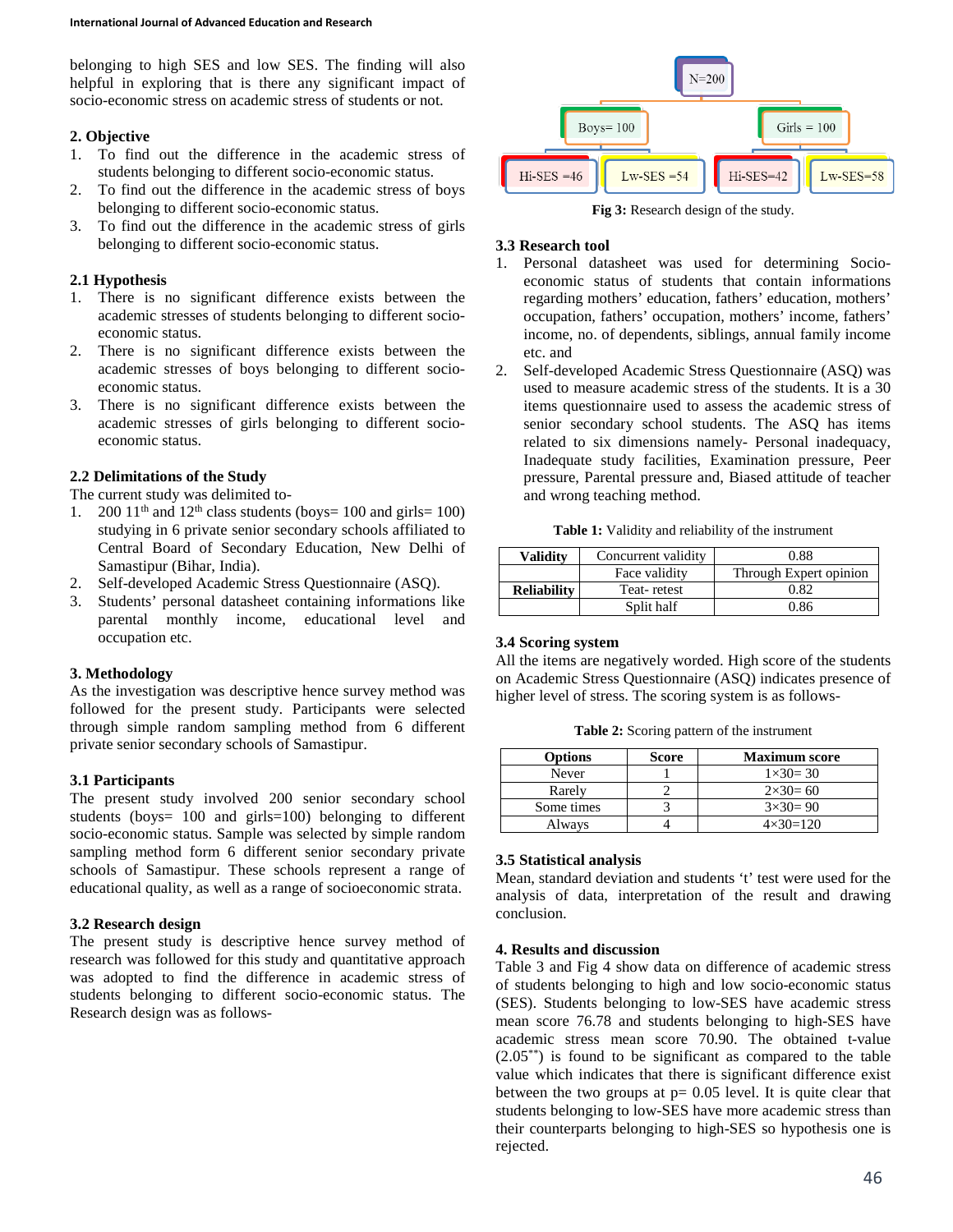**Table 3:** Shows difference in the academic stress of students belonging to different SES.

| Group           | <b>SES</b> | $N=200$ | М     | <b>SD</b> | t-<br>value | Level of<br>significance |
|-----------------|------------|---------|-------|-----------|-------------|--------------------------|
|                 | Low        | 112     | 76.78 | 19.95     | 2.05        | $S^{**}$                 |
| <b>Students</b> | High       | 88      | 70.90 | 20.35     |             |                          |



**Fig 4:** Shows difference in the academic stress mean score of students belonging to different SES.

Table 4 shows dimension wise data on difference of academic stress of students belonging to high and low socio-economic status. On the dimension personal inadequacy the students belonging to low-SES have academic stress mean score 71.37 and students belonging to high-SES have academic stress mean score 58. The t-value  $(1.81678^{**})$  is found to be significant as compared to the table value for this dimension. Similarly on the dimension inadequate study facilities the students belonging to low-SES have academic stress mean score 80.58 and the students belonging to high-SES have academic stress mean score  $62.8$ . The t-value  $(1.71996^{**})$  is found to be significant as compared to the table value. Students belonging to low-SES vary significantly on two dimensions namelypersonal inadequacy and inadequate study facilities except remaining four dimensions (peer pressure, examination pressure, parental pressure, biased attitude of teacher and wrong teaching method). It is quite clear that personal inadequacy and inadequate study facilities causes more academic stress in students belonging to low-SES as compared to their counterparts belonging to high-SES.

| <b>Dimensions</b>                                     | <b>Groups</b> | N  | M     | <b>SD</b> | t-value    | <b>Level of</b><br>significance |
|-------------------------------------------------------|---------------|----|-------|-----------|------------|---------------------------------|
| Personal inadequacy                                   | Low           | 16 | 71.37 | 19.82     | 1.81678    | $\textbf{S}^{**}$               |
|                                                       | High          | 13 | 58    | 19.57     |            |                                 |
|                                                       | Low           | 14 | 71.71 | 22.07     | 0.41995    | <b>NS</b>                       |
| Peer pressure                                         | High          | 13 | 68.46 | 17.73     |            |                                 |
|                                                       | Low           | 34 | 80.58 | 21.87     | 1.71996    | $\textbf{S}^{**}$               |
| Inadequate study facilities                           | High          | 05 | 62.8  | 19.12     |            |                                 |
|                                                       | Low           | 19 | 83.31 | 12.36     | 1.55733    | <b>NS</b>                       |
| <b>Examination</b> pressure                           | High          | 21 | 75.23 | 19.29     |            |                                 |
|                                                       | Low           | 13 | 72.84 | 15.66     | 0.48883    | <b>NS</b>                       |
| Parental pressure                                     | High          | 23 | 69.56 | 21.08     |            |                                 |
|                                                       | Low           | 16 | 74    | 23.13     | $-1.39736$ |                                 |
| Biased attitude of teacher and wrong teaching method. | High          | 13 | 84.76 | 17.01     |            | <b>NS</b>                       |

**Table 4:** Shows dimension wise difference in the academic stress of students belonging to different SES.

Fig 5shows diagrammatical representation of dimension wise data on difference of academic stress mean score of students belonging to high and low socio-economic status. It is quite clear from the graph that on the dimensions personal inadequacy and inadequate study facilities students belonging to low-SES differ significantly to their counterparts.



**Fig 5:** Shows dimension wise difference in the academic stress of students belonging to different SES.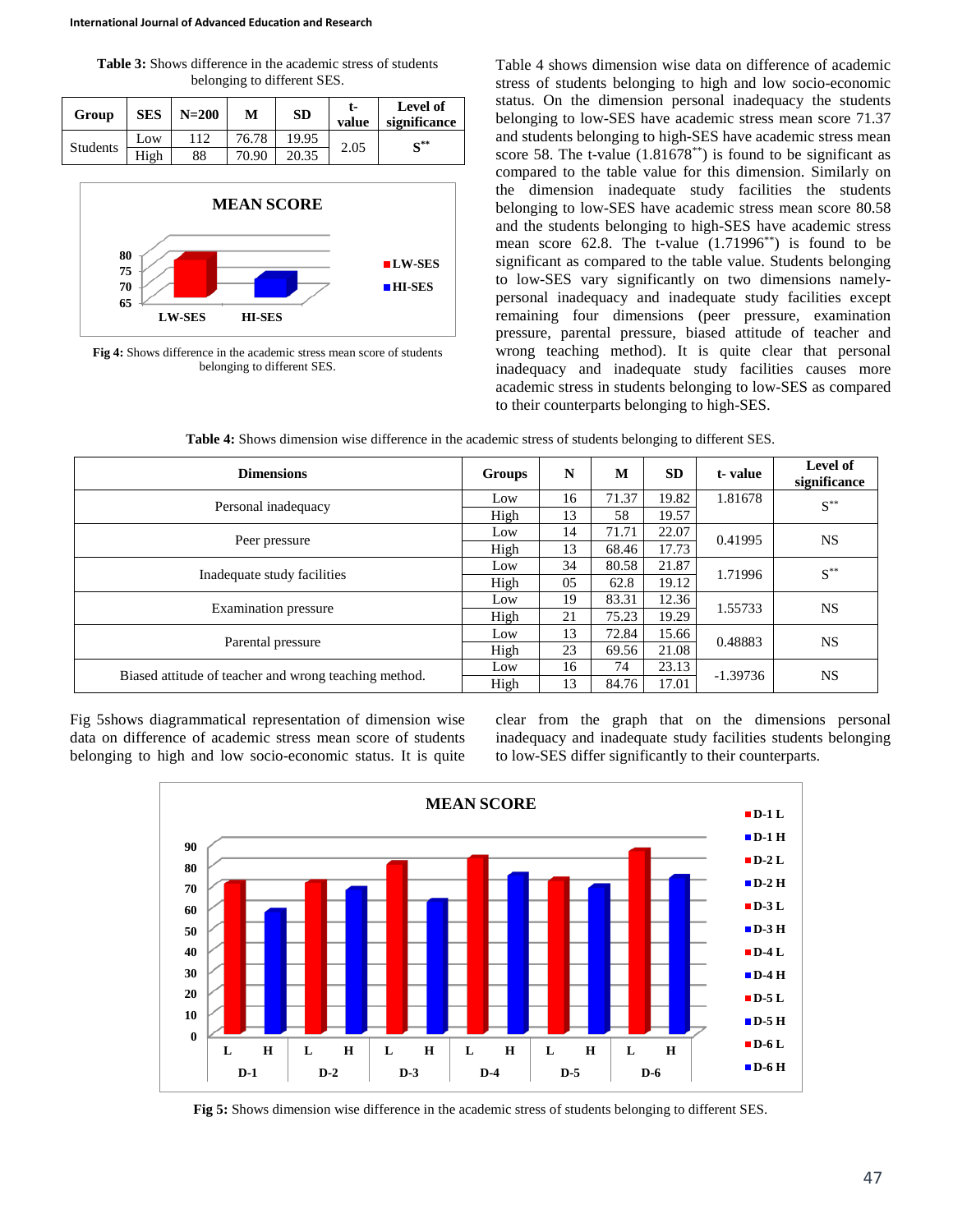Table 5 shows data on difference of academic stress of boys belonging to high and low socio-economic status. Boys belonging to low-SES have academic stress mean score 78.40 and that of the high-SES have academic stress mean score 71.08. The obtained t-value  $(1.83607^{**})$  is found to be significant as compared to the table value which indicates that there is significant difference exist between the two groups at p=0.05 level. It is quite clear from the table 5 that boys belonging to low-SES have more academic stress than their counterparts so hypothesis two is rejected.

**Table 5:** Shows difference in the academic stress of boys belonging to different SES.

| Group       | <b>SES</b>       | $N=100$ | М     | <b>SD</b> | t-value | <b>Level of significance</b> |
|-------------|------------------|---------|-------|-----------|---------|------------------------------|
| <b>Boys</b> | L <sub>0</sub> W | ◡       | 78.40 | 18.87     | 1.83607 | €**                          |
|             | High             | 46      | 71.08 | 20.98     |         |                              |

Table 6 shows data on difference of academic stress of girls belonging to high and low socio-economic status. Girls belonging to low-SES have academic stress mean score 75.27 and that of the high-SES have academic stress mean score 70.71. The obtained t-value (1.09716) is not found significant

as compared to the table value. It is quite clear from table 6 that there is no significant difference exists between the academic stress mean score of two groups at  $p = 0.05$  level so hypothesis three is accepted.

| <b>Table 6:</b> Shows difference in the academic stress of girls belonging to different SES. |  |  |  |  |
|----------------------------------------------------------------------------------------------|--|--|--|--|
|----------------------------------------------------------------------------------------------|--|--|--|--|

| Group        | <b>SES</b> | $N=100$ | М               | SD    | t-value | Level of significance |
|--------------|------------|---------|-----------------|-------|---------|-----------------------|
| <b>Girls</b> | Low        | 58      | 75.07<br>، سەرب | 20.96 | .09716  |                       |
|              | High       | 42      | 70.71           | 19.88 |         |                       |

Fig 6Shows diagrammatical representation of difference in the academic stress mean score of boys belonging to different SES (High and Low) and girls belonging to different SES (High and Low). It is clear from the Fig 6 that boys belonging to low-SES have higher level of academic stress (significant) as compared to their counterparts. Although girls belonging to low-SES have more academic stress as compared to their counterparts bur the difference is not significant.



**Fig 6:** Shows difference in the academic stress mean score of boys belonging to different SES and girls belonging to different SES.

Table7 shows dimension wise data on difference of academic stress of boys belonging to high and low socio-economic status. On the dimension inadequate study facilities the students belonging to low-SES have academic stress mean score 85.5 and the students belonging to high-SES have academic stress mean score 42.5. The t-value (2.717) is found to be significant as compared to the table value. Boys belonging to low-SES vary significantly on only one dimension namely- inadequate study facilities except remaining five dimensions (personal inadequacy, peer pressure, examination pressure, parental pressure, biased attitude of teacher and wrong teaching method). It is quite clear that inadequate study facilities causes more academic stress in boys belonging to low-SES as compared to their counterparts belonging to high-SES.

**Table 7:** Shows dimension wise difference in the academic stress of boys belonging to different SES.

| <b>Dimensions</b>           | <b>SES</b> | N  | M     | <b>SD</b> | t-value   | Level of<br>significance |
|-----------------------------|------------|----|-------|-----------|-----------|--------------------------|
| Personal inadequacy         | Low        | 09 | 75.55 | 18.32     | 1.07878   | NS                       |
|                             | High       | 08 | 65.12 | 21.55     |           |                          |
|                             | Low        | 06 | 72.16 | 19.75     | $-0.2239$ | NS                       |
| Peer pressure               | High       | 06 | 74.66 | 18.91     |           |                          |
| Inadequate study facilities | Low        | 16 | 85.5  | 21.66     | 2.717     | $\textbf{S}^{**}$        |
|                             | High       | 02 | 42.5  | 9.19      |           |                          |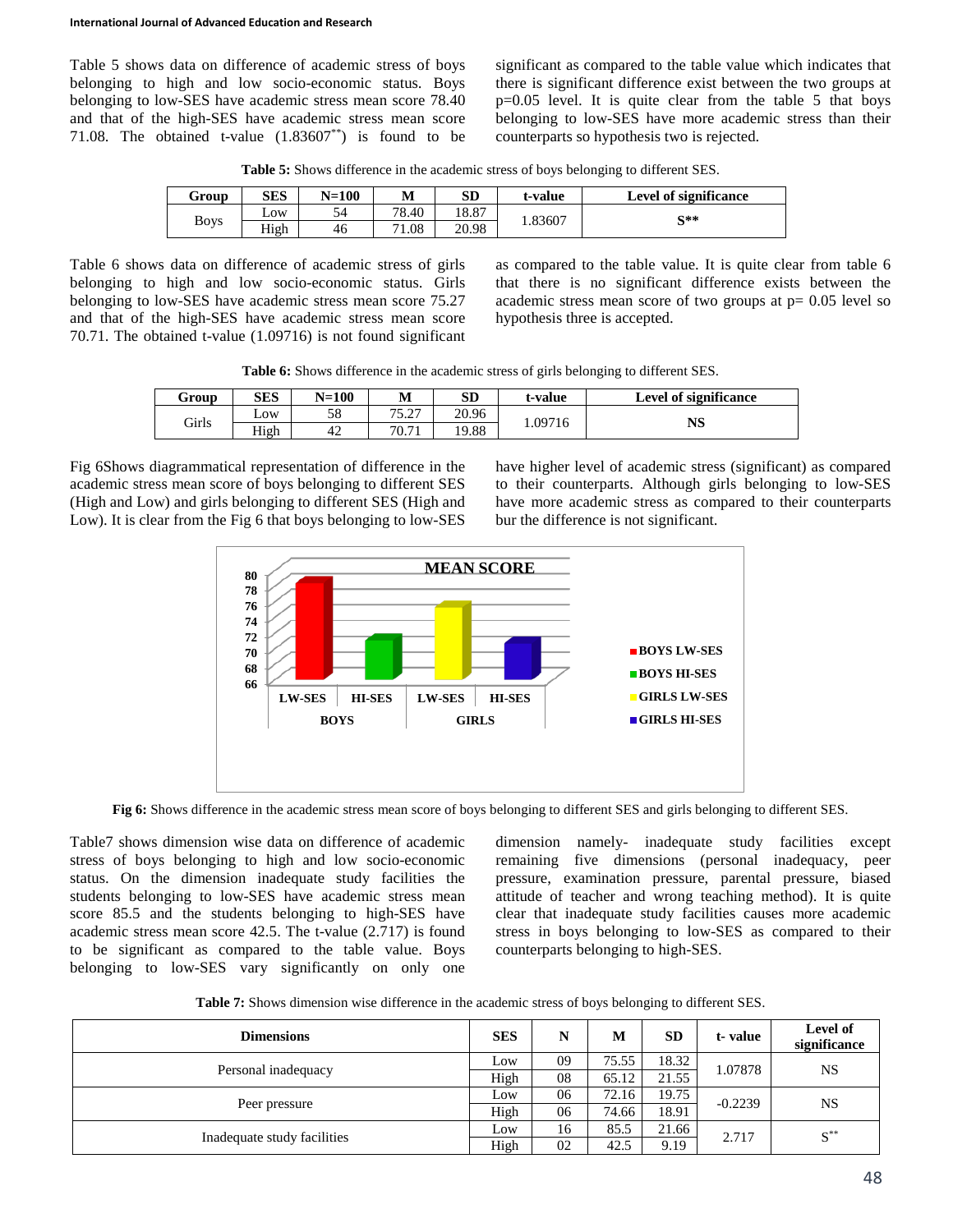| Examination pressure                                  |      | 08 | 85.87 | 11.92 | .46442   | <b>NS</b> |
|-------------------------------------------------------|------|----|-------|-------|----------|-----------|
|                                                       |      |    | 73.27 | 21.99 |          |           |
| Parental pressure                                     |      | 08 | 73.37 | 14.33 | 0.32912  | <b>NS</b> |
|                                                       |      | 12 | 70.5  | 21.64 |          |           |
|                                                       | Low  | 07 | 68.42 | 19.63 | $-1.196$ | <b>NS</b> |
| Biased attitude of teacher and wrong teaching method. | High | 07 | 80.57 | 18.32 |          |           |

Table 8 shows dimension wise data on difference of academic stress of girls belonging to high and low socio-economic status. On the dimension personal inadequacy the students belonging to low-SES have academic stress mean score 66 and the students belonging to high-SES have academic stress mean score 46.6. The t-value (1.86938) is found to be significant as compared to the table value. Girls belonging to low-SES vary significantly on only one dimension namely- personal inadequacy except remaining five dimensions (inadequate study facilities, peer pressure, examination pressure, parental pressure, biased attitude of teacher and wrong teaching method). It is quite clear that personal inadequacy causes more academic stress in girls belonging to low-SES as compared to their counterparts belonging to high-SES.

**Table 8:** Shows dimension wise difference in the academic stress of girls belonging to different SES.

| <b>Dimensions</b>                                     | <b>SES</b> | N  | M     | <b>SD</b> | t-value    | Level of<br>significance |
|-------------------------------------------------------|------------|----|-------|-----------|------------|--------------------------|
| Personal inadequacy                                   | Low        | 07 | 66    | 21.80     | 1.86938    | $\textbf{S}^{**}$        |
|                                                       | High       | 05 | 46.6  | 8.50      |            |                          |
|                                                       |            | 08 | 71.37 | 25.02     |            |                          |
| Peer pressure                                         | High       | 07 | 63.14 | 16.09     | 0.74419    | <b>NS</b>                |
|                                                       | Low        | 18 | 76.22 | 21.71     | $-0.00867$ | <b>NS</b>                |
| Inadequate study facilities                           | High       | 03 | 76.33 | 1.52      |            |                          |
|                                                       | Low        | 11 | 81.45 | 12.91     | 0.6251     | <b>NS</b>                |
| Examination pressure                                  | High       | 10 | 77.4  | 16.72     |            |                          |
|                                                       | Low        | 05 | 72    | 19.36     | 0.30682    |                          |
| Parental pressure                                     | High       | 11 | 68.54 | 21.44     |            | <b>NS</b>                |
|                                                       | Low        | 09 | 78.33 | 25.81     | $-0.96024$ |                          |
| Biased attitude of teacher and wrong teaching method. | High       | 06 | 89.66 | 15.42     |            | <b>NS</b>                |

Fig 7shows diagrammatical representation of dimension wise data on difference of academic stress mean score of boys belonging to high and low socio-economic status and girls belonging to high and low socio-economic status. It is quite clear from the graph that on the dimensions inadequate study facilities (D-3) boys belonging to low-SES differ significantly to their counterparts while on the dimension personal inadequacy (D-1) girls belonging to low-SES differ significantly to their counterparts.



**Fig7:** Shows dimension wise difference in the academic stress of boys belonging to different SES and girls belonging to different SES.